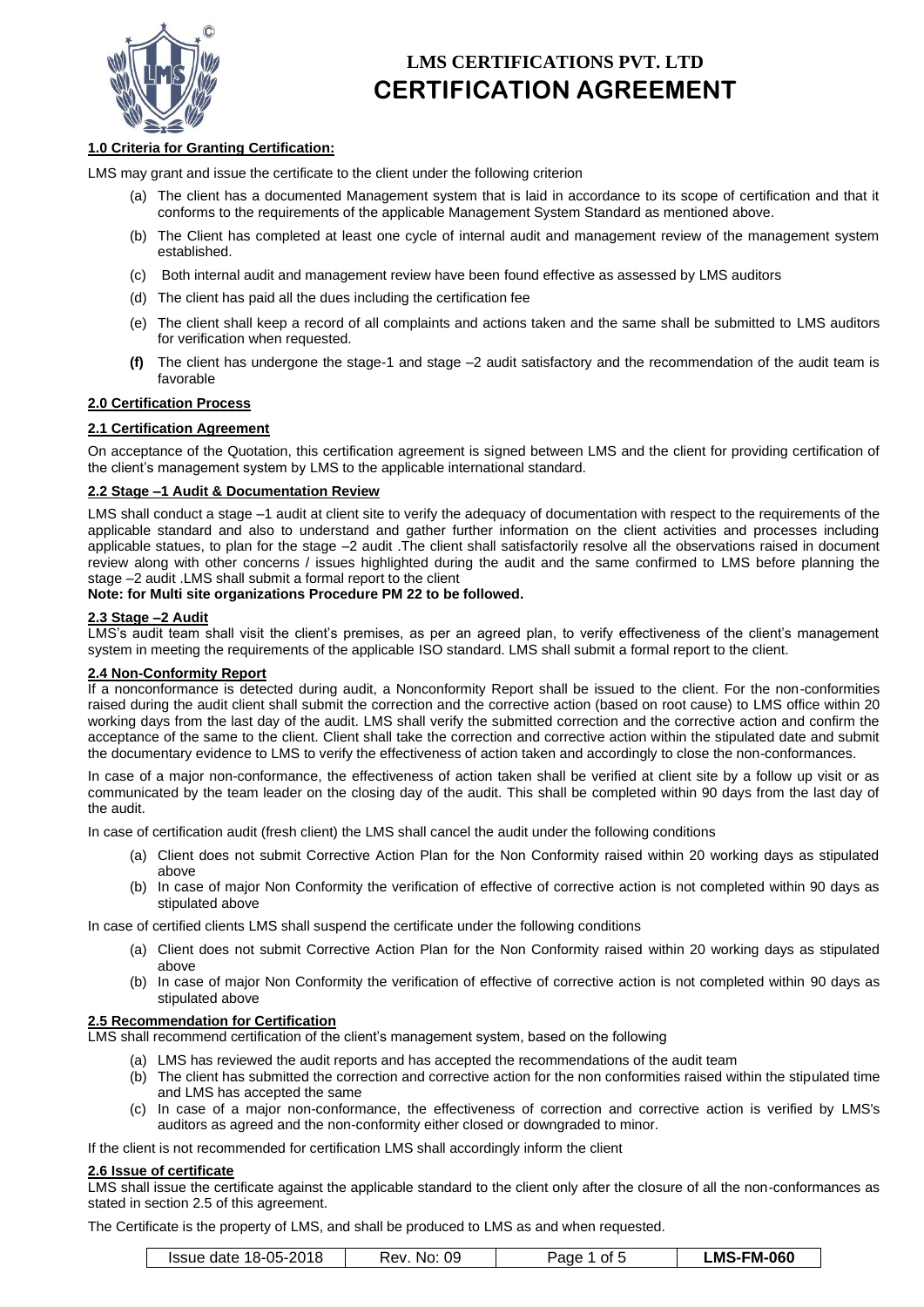

The certification will be valid for a period of three years from the date of approval of certification, subject to the satisfactory maintenance of the Management System as confirmed through agreed surveillance audits

#### **2.7 Surveillance Audit**

Surveillance audits shall be conducted regularly at the client site at least once in a year to confirm that the Client's Management System continues to conform to the requirements of the standard to which it is certified.

The date of the first surveillance audit following initial certification shall not be more than 12 Months from the certification decision date and failure to comply with this requirement will lead to suspension and subsequently withdrawal of certification.

For the non-conformity raised during the surveillance audit the conditions stipulated in section 2.5 of this agreement shall be applicable

In the case that a surveillance audit cannot be carried out because the client's operations are affected owing to factors outside its control, e.g.: employee union strike, natural calamity, etc. the case shall be presented to LMS for a decision.

LMS shall submit a formal report to the client

#### **2.8 Re-certification Audit**

The purpose of recertification audit is to confirm the continued conformity and effectiveness of the client's management system as a whole and its continued relevance and applicability for the scope of certification.

The Re-Certification audit shall include site audit and shall consider the performance of management system over the period of certification and shall also include a review of previous surveillance audit reports. The recertification audit may have a stage –1 audit in situations where there have been significant changes to the management system, the client or changes to legislation.

LMS shall conduct the recertification audit at least 60 days in advance to the expiration of certification so that the client has time to implement corrective actions before the expiry of the certification

For non-conformities raised during the audit, the conditions specified in section 2.5 of this agreement become applicable. LMS shall submit a formal report to the client.

#### **2.9 Special Audit**

LMS shall conduct special audits under the following conditions,

- (a) Extension to the scope of certification already granted, on the request of client. This could be clubbed with routine surveillance audit.
- (b) To investigate complaints received by LMS about the client.
- (c) Follow up audit in case of suspension or major non-conformity raised in any audit.
- (d) Changes to LMS's certification requirements.

For non-conformities raised during the audit the conditions identified in section 2.5 of this agreement shall become applicable.

LMS shall submit a formal report to the client.

### **2.10 Notice of Changes by LMS**

LMS shall inform the client in advance any changes to its requirements for certification and shall subsequently verify that each client complies with this requirement. It shall necessitate a special audit in certain cases.

#### **2.11 Notice of Changes by the client**

Client shall inform LMS, without delay, of matters that may affect the capability of management system to continue to fulfill the requirements of the standard used for certification. These may include changes related to,

- (a) The legal, commercial, organizational status or ownership,
- (b) Organization and management (e.g. changes in key managerial, decision making or technical staff)
- (c) Contact address and sites
- (d) Scope of operation under the certified management system
- (e) Major changes to the management system and processes.

LMS shall review the changes and accordingly discuss with client for an early verification to ensure that the capability of the management system continues to fulfill the requirements of the applicable standard.

#### **2.12 Maintaining Certifications**

The Certification is maintained for a period of 3 years under the following conditions.

- (a) The Surveillance Audits are conducted as planned and the client has demonstrated that it continues to satisfy the requirements of the management system standard as confirmed by LMS.
- (b) All the non-conformance raised during previous surveillance are closed within the time frame agreed and correction and corrective actions for the non conformities raised during the current audit are identified and accepted by LMS as per conditions specified in section 2.5 of this agreement.
- (c) The Internal Audit and the management reviews are conducted as scheduled and there are no issues pending.
- (d) The client shall maintain suitable records of customer complaints and keep the records of investigation and remedial actions taken with respect to such complaints for verification by the LMS auditors.
- (e) All outstanding dues to LMS are paid

#### **2.13 Suspending, Withdrawing or reducing the scope of certification**

| Issue date 18-05-2018 | 09<br>Rev.<br>No: | Page<br>ot 5 | <b>LMS-FM-060</b> |
|-----------------------|-------------------|--------------|-------------------|
|-----------------------|-------------------|--------------|-------------------|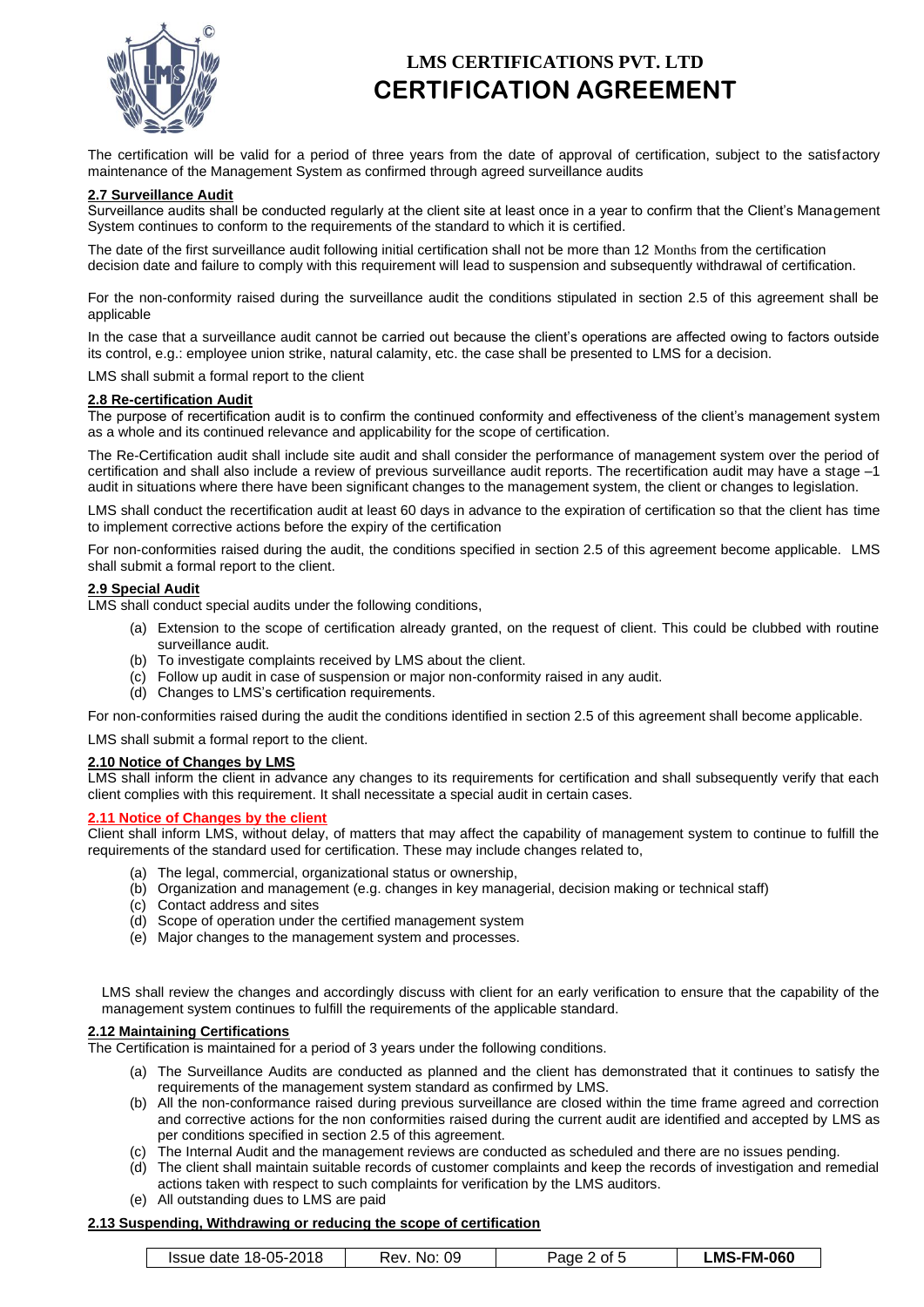

## **(a) Suspension**

LMS shall suspend certification in cases wherein

- The client's certified management system has persistently or seriously failed to meet certification requirements, including requirements for the effectiveness of the management system.
- $\triangleright$  The client does not allow surveillance and recertification audits to be conducted at the required frequencies.
- Wishful misuse of logo & reference to certification.
- ➢ Non compliance to submission of Corrective action as stated in section 2.5 of the agreement.

The suspension shall be for a period of maximum six months and the suspended status of the client shall be publicly made available in the register of certified clients being maintained by LMS at its registered office. During this period the client shall discontinue the use of logo or any reference of certification in advertising matter, as directed by LMS, at the time of giving notice of suspension.

### **(b) Withdrawal**

LMS shall withdraw the certificate under the following circumstances.

- (a) Failure of the client to resolve the issues of suspension within six months shall result in withdrawal of certification
- (b) Other reason like major legal complaint, company involved in malpractices, LMS loses accreditation etc.
- (c) Client voluntarily requested for a withdrawal.

Upon withdrawal of certification the client ceases to enjoy the certification status and shall accordingly return the certificate as directed by LMS at the time of withdrawal notice.

## **(c) Reduction in scope of certification**

LMS shall decide to reduce the client's scope of certification by excluding the parts not meeting the requirements, when the client has persistently and seriously failed to meet the certification requirements for those parts of the scope of certification. Such exclusions shall be consistent with the certification standard.

Upon request from any party, LMS shall provide information related to the validity of a given certificate.

#### **2.14 Certification and Use of Logo**

The certificates issued by LMS remain the property of LMS and must be returned when requested. The client is authorized to use the certificate mark or its logo in advertising matter as per instruction given by LMS at the time of issuing the certificate.

The client, while using the its certification, shall ensure that it,

- (a) Conforms to requirements of LMS when making reference to its certification status in communication media such as Internet, brochures or advertising or other documents.
- (b) Does not make or permit any misleading statement regarding its certification,
- (c) Does not use or permit the use of the certification document or any part thereof in a misleading manner,
- (d) Upon suspension or withdrawal of its certification, discontinues its use of all advertising matter that contains a reference to certification, as directed by LMS
- (e) Amends all advertising matter when the scope of certification has been reduced,
- (f) Shall not use the certification information in a manner to imply that the product or service is certified. The certification mark or logo shall not be used on a product or product packaging as this could be interpreted as denoting product conformity.
- (g) Does not imply that certification applies to activities that are outside the scope of its certification,
- (h) Shall not use the certification in such a manner that would bring LMS and /or the certification system into disrepute and lose public trust
- (i) Logos shall also not to be applied on visiting cards
- (j) Use of AB logo will be in compliance with Logo regulations as mentioned in PID-03

### **2.15 publicly Accessible Information**

LMS shall make the following information publicly accessible through its web site and through documents PID-01& PID-02.

- audit processes:
- processes for granting, refusing, maintaining, renewing, suspending, restoring or withdrawing
- certification or expanding or reducing the scope of certification;
- types of management systems and certification schemes in which it operates;
- the use of the certification body's name and certification mark or logo;
- processes for handling requests for information, complaints and appeals;
- policy on impartiality.

All other information shall be treated as confidential.

### **2.16 Obligations of the applicant / certified organization**

The applicant / certified organization shall commit to fulfill continually the requirements of certification set by LMS for the scope for which certification has been granted including adapting changes in requirements for certification as and when communicated

(a) When requested the applicant / certified organization shall cooperate with LMS in the fulfillment of the requirements for certification. This shall apply to all locations included in the certification.

| Issue date 18-05-2018 | No: 09<br>Чеv. | Page 3 of 5 | <b>LMS-FM-060</b> |
|-----------------------|----------------|-------------|-------------------|
|-----------------------|----------------|-------------|-------------------|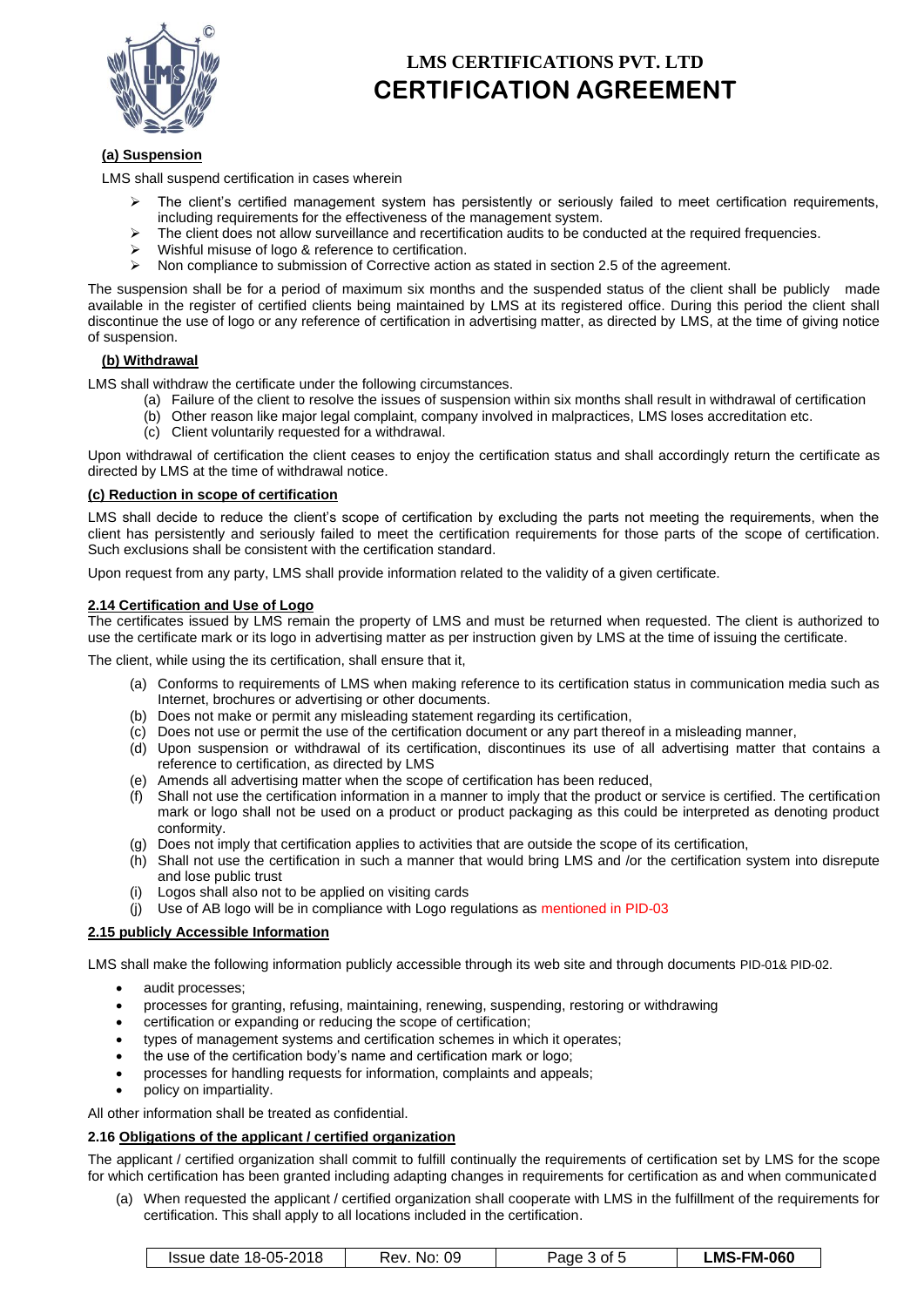

- (b) In the case of where there are multiple offices of a certification body (LMS) or multiple sites of a client, then on that case this agreement should be considered as a legally enforceable agreement between the certification body(LMS) granting certification and the client that covers all the sites within the scope of the certification.
- (c) The applicant / certified organization shall provide access to information, documents and records as necessary for granting certification and maintaining certification
- (d) Certified organization shall allow the personnel from the accreditation body (e.g., EIAC) access to their sites and shall provide access to information, documents and records when requested by LMS
- (e) The certified client shall claim certification only with respect to the scope for which certification has been granted
- (f) The certified organization shall not use its certification in such a manner as to bring LMS into disrepute
- (g) The applicant / certified organization shall pay fees as determined by LMS
- (h) The applicant / certified organization shall inform without delay any significant changes relevant to the certification in respect of its status or its operation related
	- i) Its legal, commercial or ownership status
	- ii) The organization, top management & key personnel
	- iii) Resources and premises
	- iv) Scope of certification
	- v) Other such matters that might affect the ability of the certified organization to fulfill requirements of certification

### **2.17 Obligations of LMS**

- (a) LMS shall make publicly available information about the status of certification that it has granted the certified organization. The information shall be updated regularly. The information shall include the following
- geographical areas in which it operates;
- the status of a given certification;
- the name, related normative document, scope and geographical location (city and country) for a Specific certified client.

LMS shall give due notice of any changes to its requirements for certification. It shall take into account the views expressed by interested parties before deciding on the precise form and the effective date of the changes. Following a decision on, and publication of, the changed requirements it shall verify that each certified client carries out necessary adjustments

### **3.0. GENERAL TERMS AND CONDITION**

**(a) Termination-** The **client** and LMS shall have the right to terminate this agreement at any time giving 30 days of written notice of such termination. The client shall, in case of termination, reimburse to LMS all the dues up to date of termination. LMS, if it so wishes, shall also charge a termination fee to be negotiated at the time of termination and this is in addition to the dues that are payable to LMS. In no case such termination fee shall not exceed 15% of the value of the agreement. All reimbursable are payable at the end of said 30 days period.

**(b) Confidentiality-** LMS shall not disclose any information about the client or individual to a third party without the written consent of the client or the individual concerned. If LMS is required by law to release confidential information to a third party, the client or the individual concerned shall, unless regulated by law, be notified in advance of the information provided. .

**(c). Force majeure-**Delay in or failure of performance of either party hereto shall not constitute a default hereunder or give rise to any claim for damage if and to the extent such delay or failure is caused by an act of war, natural disaster, fire, explosion, labor dispute or any other event beyond the control of the party affected and which, by the exercise of reasonable diligence, said party is unable to prevent. The party affected shall notify the other party in writing of the causes and expected duration immediately after the occurrence of any such event.

**(d) Law & disputes-**The agreement for certification between LMS and client shall be governed by prevailing law in India. Any dispute arising in connection with the agreement, which cannot be settled by private negotiations between the parties, shall be referred to arbitration as per the Indian Arbitration Act, subject to Lucknow jurisdiction. The decision of the arbitration shall be binding for the both parties

**(e) Appeals:** Client shall appeal to LMS in respect of the following,

- I. Non acceptance of client's application for certification
- II. Granting, suspending, withdrawing or denying of certification

LMS shall deal with the appeals according to its procedure and shall be responsible for all decisions at all levels of the appeal handling process.

LMS shall acknowledge the receipt of the appeal and shall provide the client with progress reports and the outcome.

**(f) Complaints:** LMS shall investigate the complaint received about the client to decide what action need to be taken and the same shall be communicated to the client at an appropriate time. The identity of the complainant shall not be disclosed.

**(g) Fees** The fees shall be detailed in the quotation submitted by LMS. Fees are charged on the basis of applicable rates at the time of submission of the quotation. LMS may revise the fee submitted in the quotation during the Certification period. Clients shall be notified of any change in the fee.

| Issue date 18-05-2018<br>09<br>No:<br>Rev | age 4 of 5 | ∟MS-FM-060 |
|-------------------------------------------|------------|------------|
|-------------------------------------------|------------|------------|